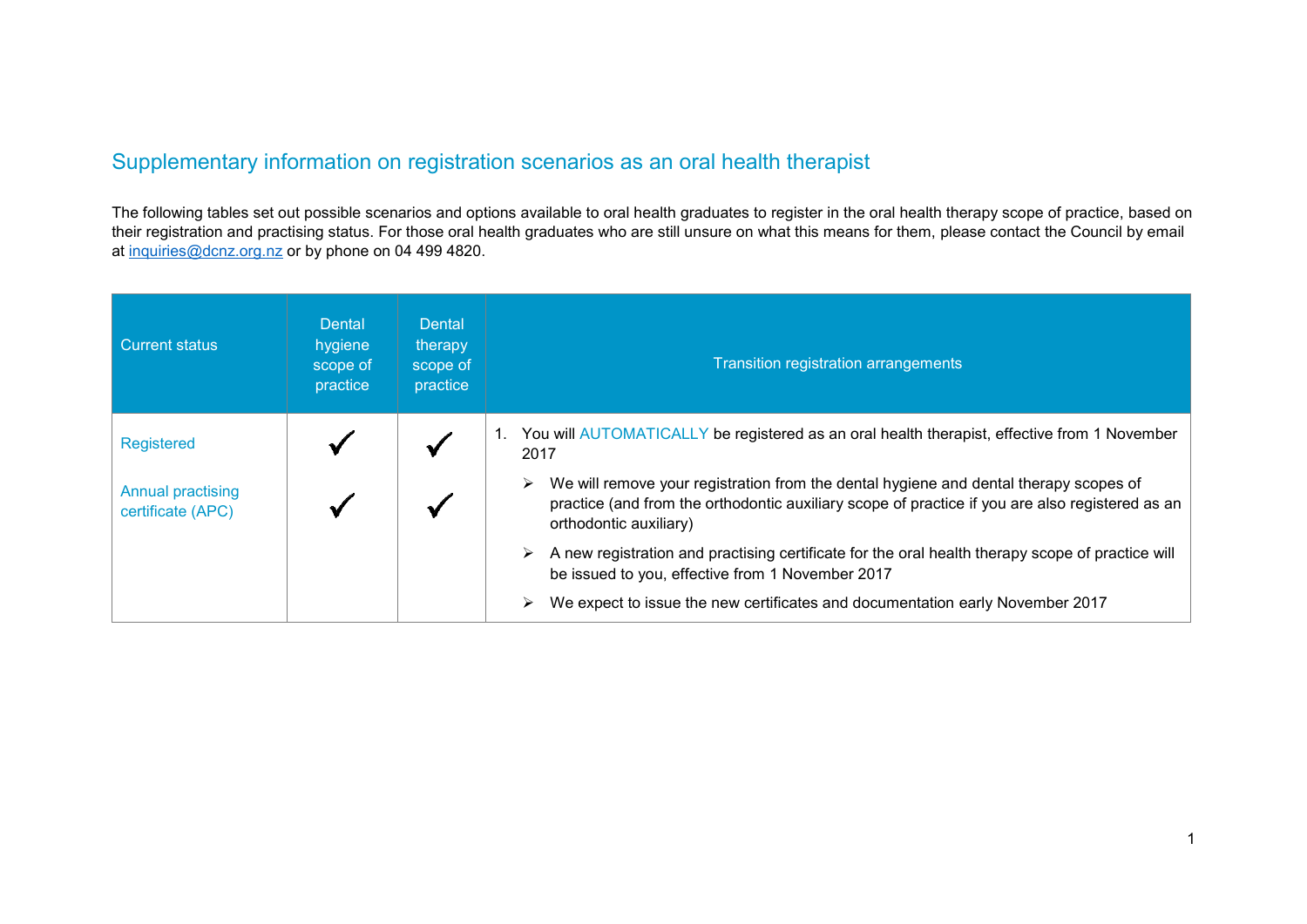| <b>Current status</b> | <b>Dental</b><br>hygiene<br>scope of<br>practice | <b>Dental</b><br>therapy<br>scope of<br>practice | <b>Options</b>                                                                                                                                                                                                                                                                                                 |
|-----------------------|--------------------------------------------------|--------------------------------------------------|----------------------------------------------------------------------------------------------------------------------------------------------------------------------------------------------------------------------------------------------------------------------------------------------------------------|
| <b>Registered</b>     |                                                  |                                                  | 1. You can CHOOSE TO REGISTER as an oral health therapist, but you cannot practise until you<br>have a valid APC                                                                                                                                                                                               |
| <b>APC</b>            |                                                  |                                                  | If you register as an oral health therapist, your registration in the dental hygiene and dental<br>therapy scopes of practice will be removed (and from the orthodontic auxiliary scope of<br>practice if you are also registered as an orthodontic auxiliary)                                                 |
|                       |                                                  |                                                  | A new registration certificate will be issued for the oral health therapy scope of practice<br>➤                                                                                                                                                                                                               |
|                       |                                                  |                                                  | 2. To OBTAIN AN APC to practise in the oral health therapy scope of practice, you must meet the<br>Council's recency of practice criteria. Information on the Council's recency of practice policy is<br>available on our website.                                                                             |
|                       |                                                  |                                                  | In summary:                                                                                                                                                                                                                                                                                                    |
|                       |                                                  |                                                  | $\triangleright$ You must satisfy the Council that you meet the required standards of competence in the<br>dental hygiene and/or dental therapy scope(s) of practice before you can be issued with an<br><b>APC</b>                                                                                            |
|                       |                                                  |                                                  | If you have not practised in dental hygiene and/or dental therapy and have not held an APC<br>in this scope(s) of practice during the last three years (or 12 months if you are a new<br>graduate), your APC application will be considered on an individual basis by the Council                              |
|                       |                                                  |                                                  | If you meet the necessary criteria you will be issued with an APC to practise oral health<br>➤<br>therapy                                                                                                                                                                                                      |
|                       |                                                  |                                                  | If you only meet recency of practice in some of the scope areas then your scope of practice<br>and APC will have a condition to not perform specific activities (for example if you only have<br>recency in dental hygiene, then you will have a condition placed to not perform dental<br>therapy activities) |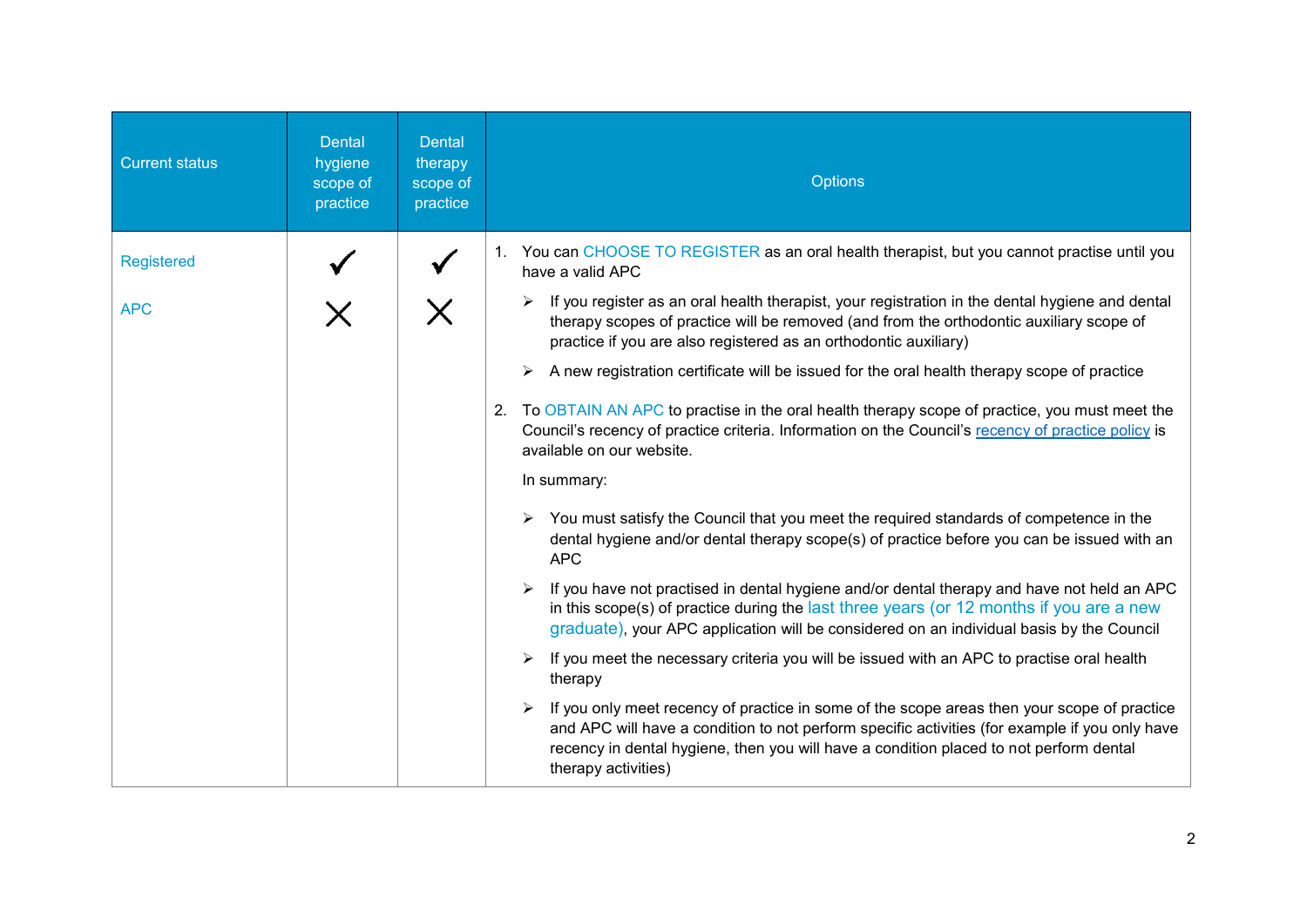| If you do not meet the Council's recency of practice criteria, or want to remove the condition<br>➤<br>placed on your scope of practice, you may be required to upskill through continuing<br>education and/or clinical experience under supervision of a Council-approved supervisor, as<br>determined by the Council. Once you have satisfied the Council's requirements, then you<br>will be issued with an APC to practise oral health therapy |
|----------------------------------------------------------------------------------------------------------------------------------------------------------------------------------------------------------------------------------------------------------------------------------------------------------------------------------------------------------------------------------------------------------------------------------------------------|
| IMPORTANT: Do not perform any clinical activities on patients to reach recency of practice<br>without a Council-approved supervisor, if you do not have a valid practising certificate to<br>perform those tasks                                                                                                                                                                                                                                   |
| If you CHOOSE NOT TO REGISTER as an oral health therapist<br>3.                                                                                                                                                                                                                                                                                                                                                                                    |
| $\triangleright$ You will remain registered as a dental hygienist and dental therapist, and once you have<br>applied for an APC in one or both of these scopes of practice, you must only practise within<br>the dental hygiene and/or dental therapy scopes of practice, and comply with their<br>professional obligations                                                                                                                        |
| This includes administering local anaesthetic under direct clinical supervision under the<br>dental hygiene scope of practice, and requiring a signed working relationship with a<br>dentist/dental specialist for the dental therapy and/or dental hygiene scope(s) of practice                                                                                                                                                                   |
| You can choose to register as an oral health therapist at any time<br>➤                                                                                                                                                                                                                                                                                                                                                                            |
|                                                                                                                                                                                                                                                                                                                                                                                                                                                    |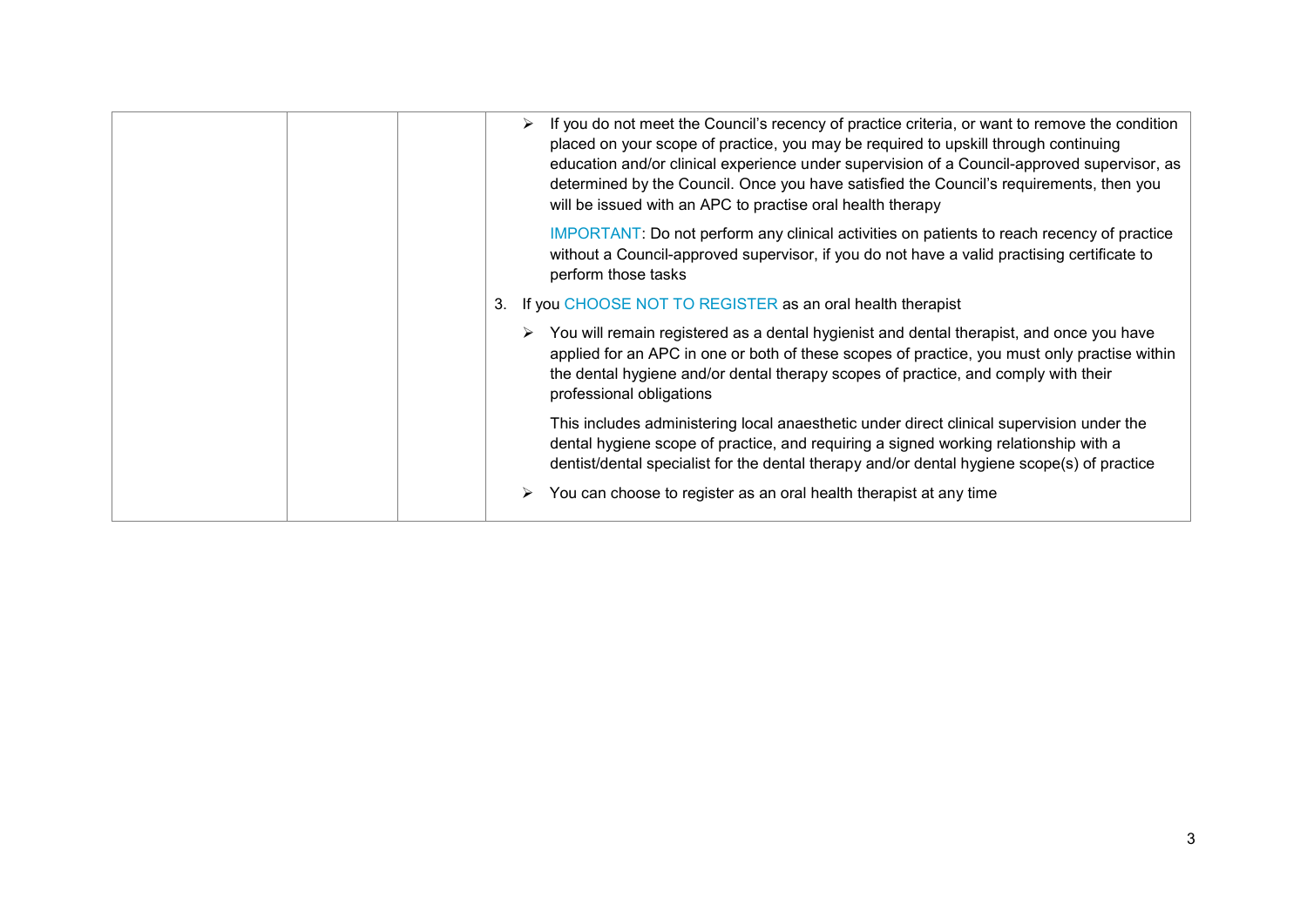| <b>Current status</b>                                                                                                                                                                                  | <b>Dental</b><br>hygiene<br>scope of<br>practice | <b>Dental</b><br>therapy<br>scope of<br>practice | <b>Options</b>                                                                                                                                                                                                                                                                                                                                                                                                                                                                                                                                                                                                                                                                                                                                                                                                                                                                                                                                                                                                                                                                                 |
|--------------------------------------------------------------------------------------------------------------------------------------------------------------------------------------------------------|--------------------------------------------------|--------------------------------------------------|------------------------------------------------------------------------------------------------------------------------------------------------------------------------------------------------------------------------------------------------------------------------------------------------------------------------------------------------------------------------------------------------------------------------------------------------------------------------------------------------------------------------------------------------------------------------------------------------------------------------------------------------------------------------------------------------------------------------------------------------------------------------------------------------------------------------------------------------------------------------------------------------------------------------------------------------------------------------------------------------------------------------------------------------------------------------------------------------|
| <b>Registered</b><br><b>APC</b>                                                                                                                                                                        |                                                  |                                                  | 1. You can CHOOSE TO REGISTER as an oral health therapist<br>If you register as an oral health therapist, your registration in the dental hygiene and dental<br>therapy scopes of practice will be removed (and from the orthodontic auxiliary scope of<br>practice if you are also registered as an orthodontic auxiliary)<br>$\triangleright$ A new registration and practising certificate will be issued for the oral health therapy scope<br>of practice, with a condition not to perform dental therapy related activities within the oral<br>health therapy scope of practice                                                                                                                                                                                                                                                                                                                                                                                                                                                                                                           |
| The same options and<br>obligations apply for<br>an oral health<br>graduate registered in<br>both dental hygiene<br>and dental therapy<br>scopes of practice,<br>with an APC in dental<br>therapy only |                                                  |                                                  | Removal of any practising condition will be considered on a case-by-case basis. You need<br>to contact the Council to find out what you need to do to satisfy the Council of your<br>competence<br>Upskilling through continuing education and/or clinical experience under supervision of a<br>$\blacktriangleright$<br>Council-approved supervisor may be required<br>IMPORTANT: Do not perform any clinical activities on patients to reach recency of practice<br>without Dental Council approval and a Council-approved supervisor if you do not have a<br>valid practising certificate to perform those tasks<br>Once you have satisfied the Council's requirements, then the condition placed on your oral<br>$\triangleright$<br>health therapy scope of practice will be removed<br>If you CHOOSE NOT TO REGISTER as an oral health therapist<br>2.<br>$\triangleright$ You will remain registered as a dental hygienist and dental therapist, and must ONLY<br>practise within the dental hygiene scope of practice and comply with all the hygiene scope<br>of practice obligations |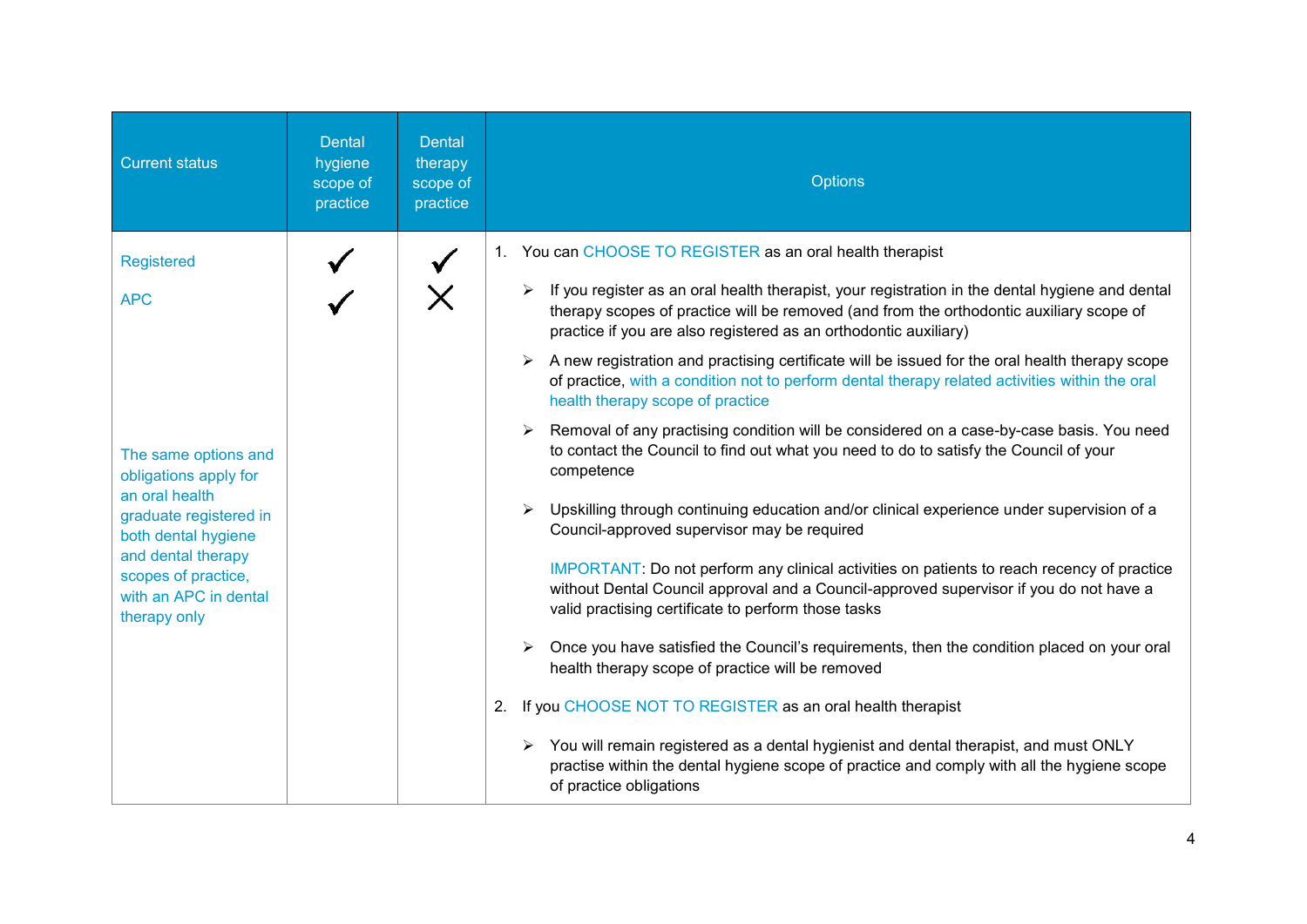| This includes administering local anaesthetic under direct clinical supervision, and requiring<br>➤<br>a signed working relationship with a dentist/dental specialist                                                                            |
|--------------------------------------------------------------------------------------------------------------------------------------------------------------------------------------------------------------------------------------------------|
| You can choose to register as an oral health therapist at any time<br>➤                                                                                                                                                                          |
| You can APPLY FOR AN APC in dental therapy scope of practice, if you meet the Council's<br>3.<br>recency of practice policy.                                                                                                                     |
| In summary this means:                                                                                                                                                                                                                           |
| You must satisfy the Council that you meet the required standards of competence in the<br>dental therapy scope of practice, before you can be issued with an APC                                                                                 |
| If you have not practised dental therapy and/or held an APC in dental therapy during the<br>last three years (or 12 months if you are a new graduate), your APC application will be<br>considered on an individual basis by the Council          |
| If you are issued with an APC in the dental therapy scope of practice, then you can register<br>➤<br>and practise in the oral health therapy scope of practice with no conditions                                                                |
| If you do not meet the Council's recency of practice criteria, then you may be required to<br>upskill through continuing education and/or clinical experience under supervision of a<br>Council-approved supervisor as determined by the Council |
| IMPORTANT: Do not perform any clinical activities on patients to reach recency of practice<br>without a Council-approved supervisor, if you do not have a valid practising certificate to<br>perform those tasks                                 |
| Once you have satisfied the Council's requirements, then you will be eligible for an APC in<br>the dental therapy scope of practice. You can then register and practice in the oral health<br>therapy scope of practice, if you choose           |
|                                                                                                                                                                                                                                                  |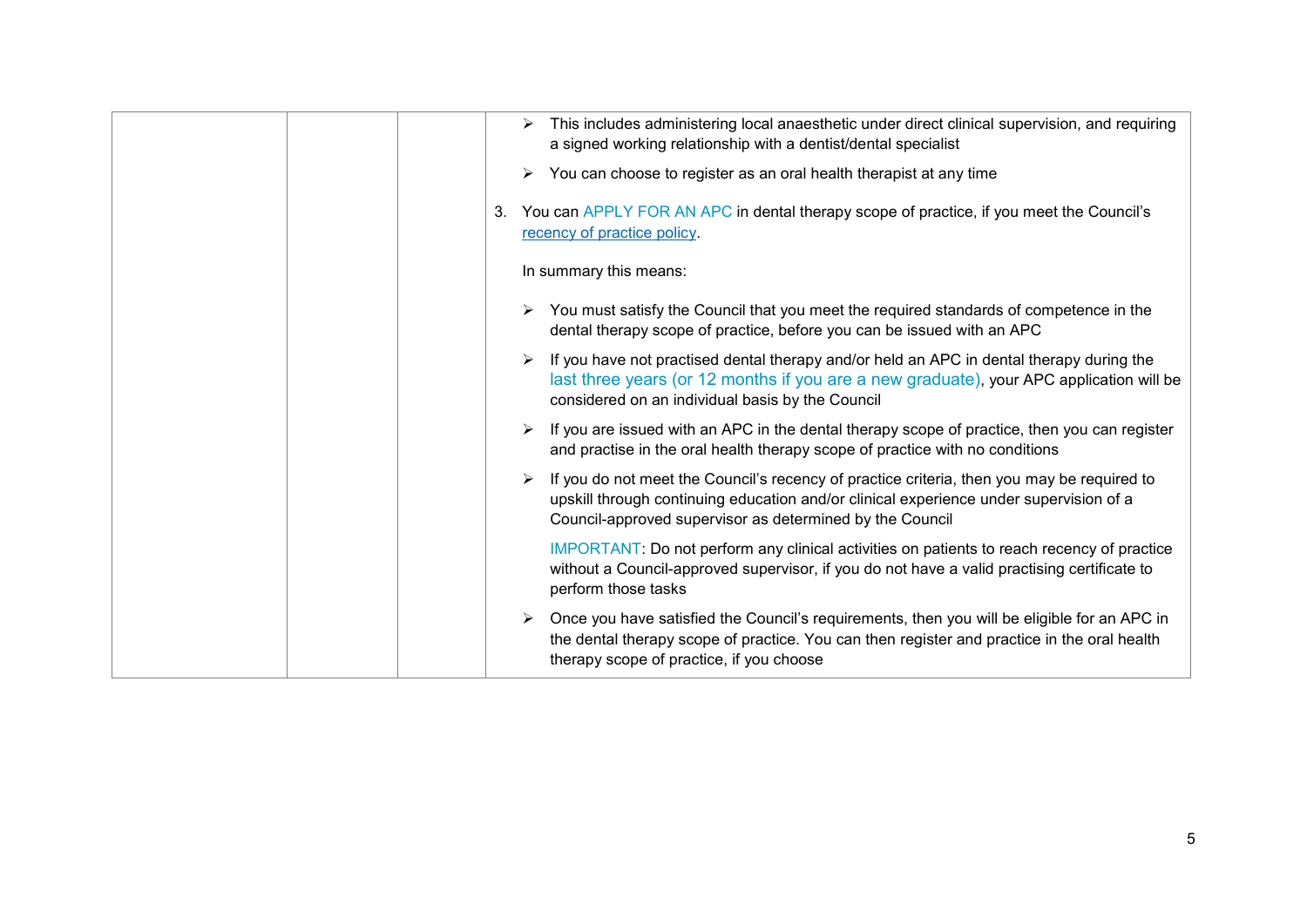| <b>Current status</b>                                                                                                                                                                              | <b>Dental</b><br>hygiene<br>scope of<br>practice | <b>Dental</b><br>therapy<br>scope of<br>practice | <b>Options</b>                                                                                                                                                                                                                                                                                                                                                                                                                                                                                                                                                                                                                                                                                                                                                                                                                                                                                                                                                                                                                                                                                                                                                                                                                                                                                                                                                                                                                                                                                                                                                                                                                   |
|----------------------------------------------------------------------------------------------------------------------------------------------------------------------------------------------------|--------------------------------------------------|--------------------------------------------------|----------------------------------------------------------------------------------------------------------------------------------------------------------------------------------------------------------------------------------------------------------------------------------------------------------------------------------------------------------------------------------------------------------------------------------------------------------------------------------------------------------------------------------------------------------------------------------------------------------------------------------------------------------------------------------------------------------------------------------------------------------------------------------------------------------------------------------------------------------------------------------------------------------------------------------------------------------------------------------------------------------------------------------------------------------------------------------------------------------------------------------------------------------------------------------------------------------------------------------------------------------------------------------------------------------------------------------------------------------------------------------------------------------------------------------------------------------------------------------------------------------------------------------------------------------------------------------------------------------------------------------|
| <b>Registered</b><br><b>APC</b><br>The same options and<br>obligations apply for<br>an oral health<br>graduate registered<br>with a current APC in<br>the dental therapy<br>scope of practice only |                                                  | X                                                | 1. You can CHOOSE TO REGISTER as an oral health therapist<br>$\triangleright$ If you register as an oral health therapist, your registration in the dental hygiene scope of<br>practice will be removed (and from the orthodontic auxiliary scope of practice if you are also<br>registered as an orthodontic auxiliary)<br>$\triangleright$ A new registration and practising certificate will be issued for the oral health therapy scope<br>of practice, with a condition not to perform dental therapy related activities within the oral<br>health therapy scope of practice<br>Removal of any practising condition will be considered on a case-by-case basis. You need<br>to contact the Council to find out what you need to do to satisfy the Council of your<br>competence<br>Upskilling through continuing education and/or clinical experience under supervision of a<br>$\triangleright$<br>Council-approved supervisor may be required<br>IMPORTANT: Do not perform any clinical activities on patients to reach recency of practice<br>without Dental Council approval and a Council-approved supervisor, if you do not have a<br>valid practising certificate to perform those tasks<br>Once you have satisfied the Council's requirements, then the condition placed on your oral<br>health therapy scope of practice will be removed<br>2. If you CHOOSE NOT TO REGISTER as an oral health therapist<br>$\triangleright$ You will remain registered as a dental hygienist, and must ONLY practise within the dental<br>hygiene scope of practice and comply with all the hygiene scope of practice obligations |